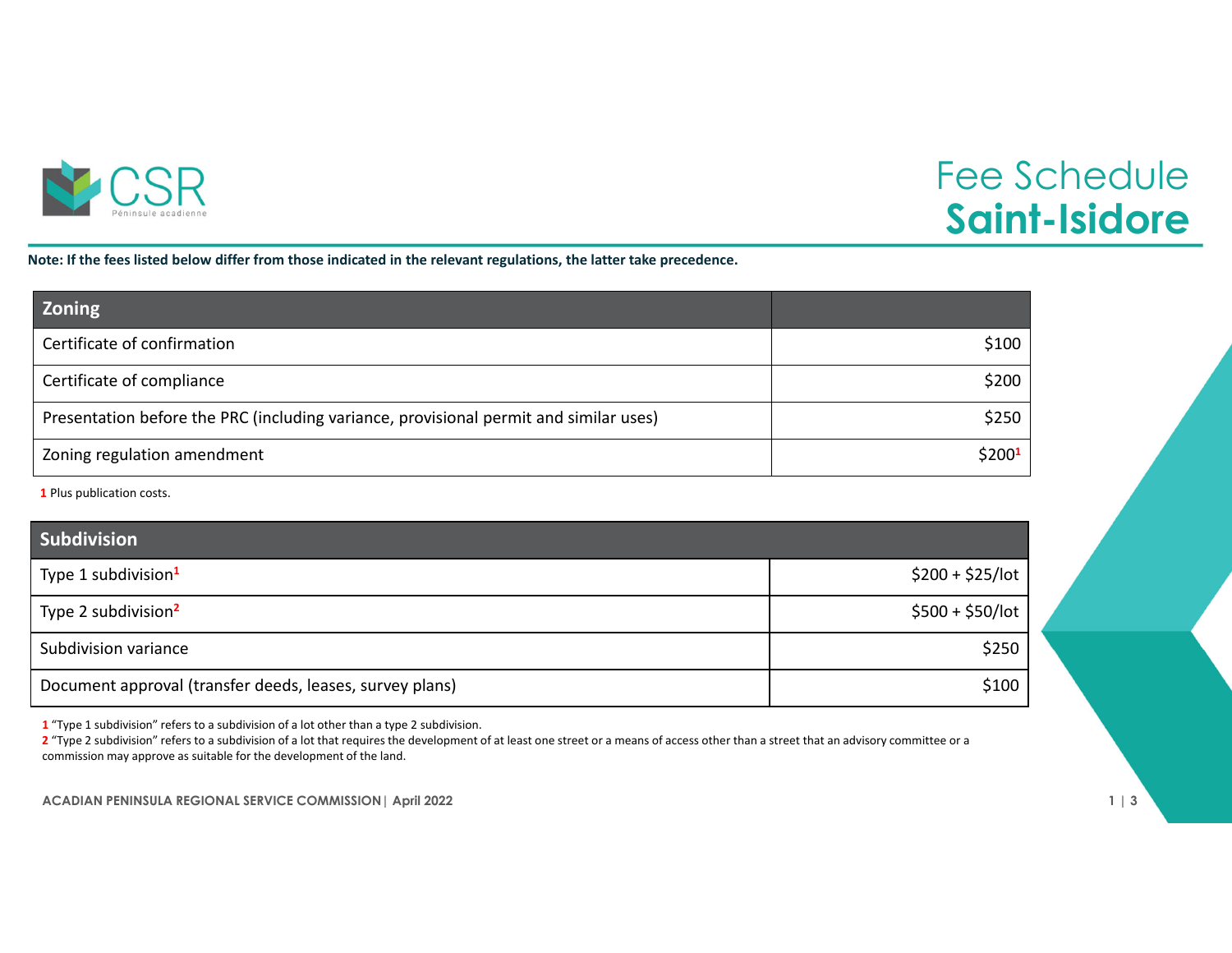

## Fee Schedule **Saint-Isidore**

Note: If the fees listed below differ from those indicated in the relevant regulations, the latter take precedence.

| <b>Construction permits</b>                                               |                  |
|---------------------------------------------------------------------------|------------------|
| Construction costs / base rate                                            | \$5              |
| Construction costs per \$1,000 assessed value                             | \$5              |
| <b>Demolition costs</b>                                                   | \$25             |
| Development costs for permits ranging from \$25,000 to \$50,000           | \$0              |
| Development costs for permits ranging from \$50,001 to \$100,000          | \$0              |
| Development costs for permits of \$100,001 or more                        | \$0              |
| The cost of a permit is doubled in the case of an infraction <sup>1</sup> | YES <sup>4</sup> |
| Type A development costs <sup>2</sup>                                     | \$50             |
| Type B development costs <sup>3</sup>                                     | \$80             |
| Type A permit renewal <sup>2</sup>                                        | \$0              |
| Type B permit renewal <sup>3</sup>                                        | \$0              |
| Construction costs (permit renewal)                                       | \$0              |

**ACADIAN PENINSULA REGIONAL SERVICE COMMISSION| April 2022 2 | 3**